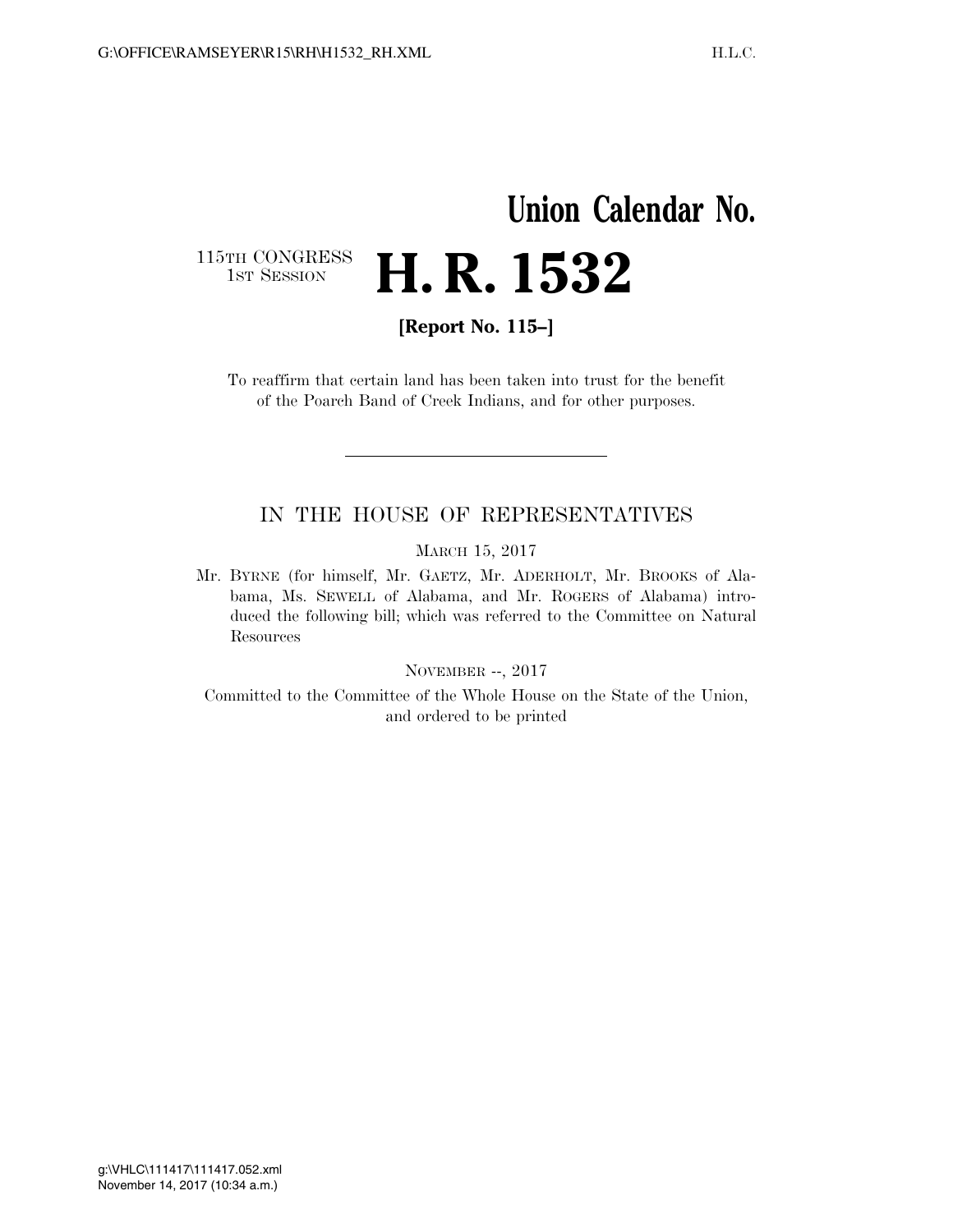# **A BILL**

To reaffirm that certain land has been taken into trust for the benefit of the Poarch Band of Creek Indians, and for other purposes.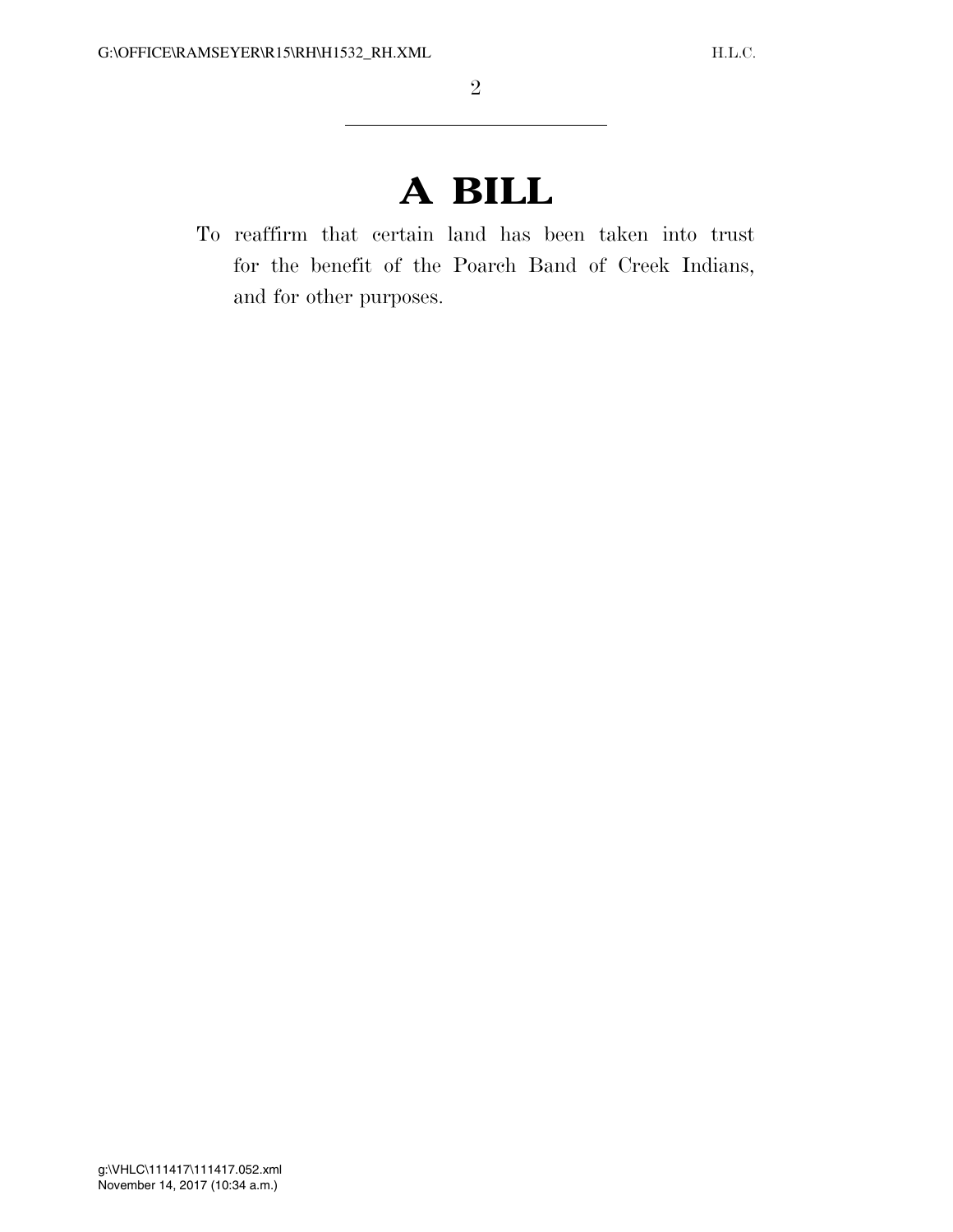*Be it enacted by the Senate and House of Representa-tives of the United States of America in Congress assembled,* 

### **SECTION 1. SHORT TITLE.**

 This Act may be cited as the ''Poarch Band of Creek Indians Land Reaffirmation Act''.

### **SEC. 2. REAFFIRMATION OF INDIAN TRUST LAND.**

 (a) IN GENERAL.—Lands described in subsection (b) that were taken into trust by the United States for the benefit of the Poarch Band of Creek Indians prior to the date of enactment of this Act are reaffirmed, subject to valid existing rights, as trust land and shall remain as In- dian country under section 1151 of title 18, United States Code.

 (b) DESCRIPTION OF LAND.—The land referred to in subsection (a) is comprised of the following:

 $(1)$  The approximately  $229\frac{1}{2}$  acres described in the final Notice of the Department of the Interior's Poarch Band of Creeks Establishment of Reserva- tion (50 Fed. Reg. 15502 (April 18, 1985)), and Poarch Band of Creeks; Establishment of Reserva- tion: Correction (50 Fed. Reg. 19813 (May 10, 1985)), and shown on Poarch Band of Creek Indi- ans Trust Lands Maps 1, 2, and 5 as ''Reserva-tion''.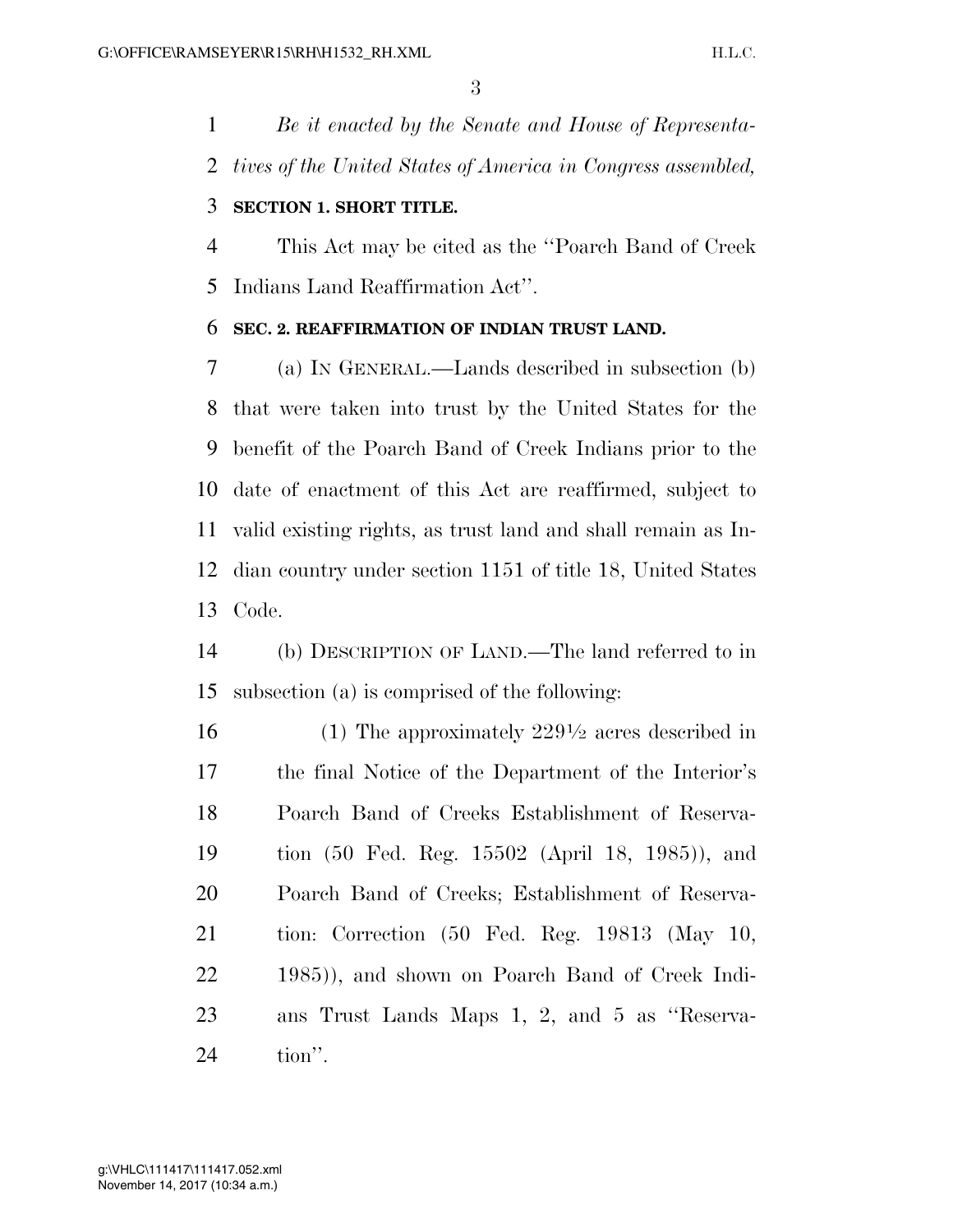(2) The approximately 1 acre named as Parcel 5 located within the exterior geographic boundaries of Escambia County, Florida, which was taken into trust by the Department of the Interior via Statu- tory Warranty Deed on November 21, 1984, shown on Poarch Band of Creek Indians Trust Lands Map 7, and further described as:

 Commence at the Southeast corner of the Northwest Quarter of Section 5, Township 5 North, Range 33 West, Escambia County, Flor- ida; thence go West along the South line of the Northwest Quarter of said Section 5 for a dis- tance of 420 feet; thence run North for a dis- tance of 40 feet to the point of beginning; thence continue North along said line for a dis-16 tance of 210 feet; thence run West for a dis-17 tance of 210 feet; thence run South for a dis-18 tance of 210 feet; thence run East 210 feet to the point of beginning, containing one acre, more or less.

 (3) The approximately 1 acre named as Parcel 6 located within the exterior geographic boundaries of Monroe County, Alabama, which was taken into trust by the Department of the Interior via Statu-tory Warranty Deed on November 21, 1984, shown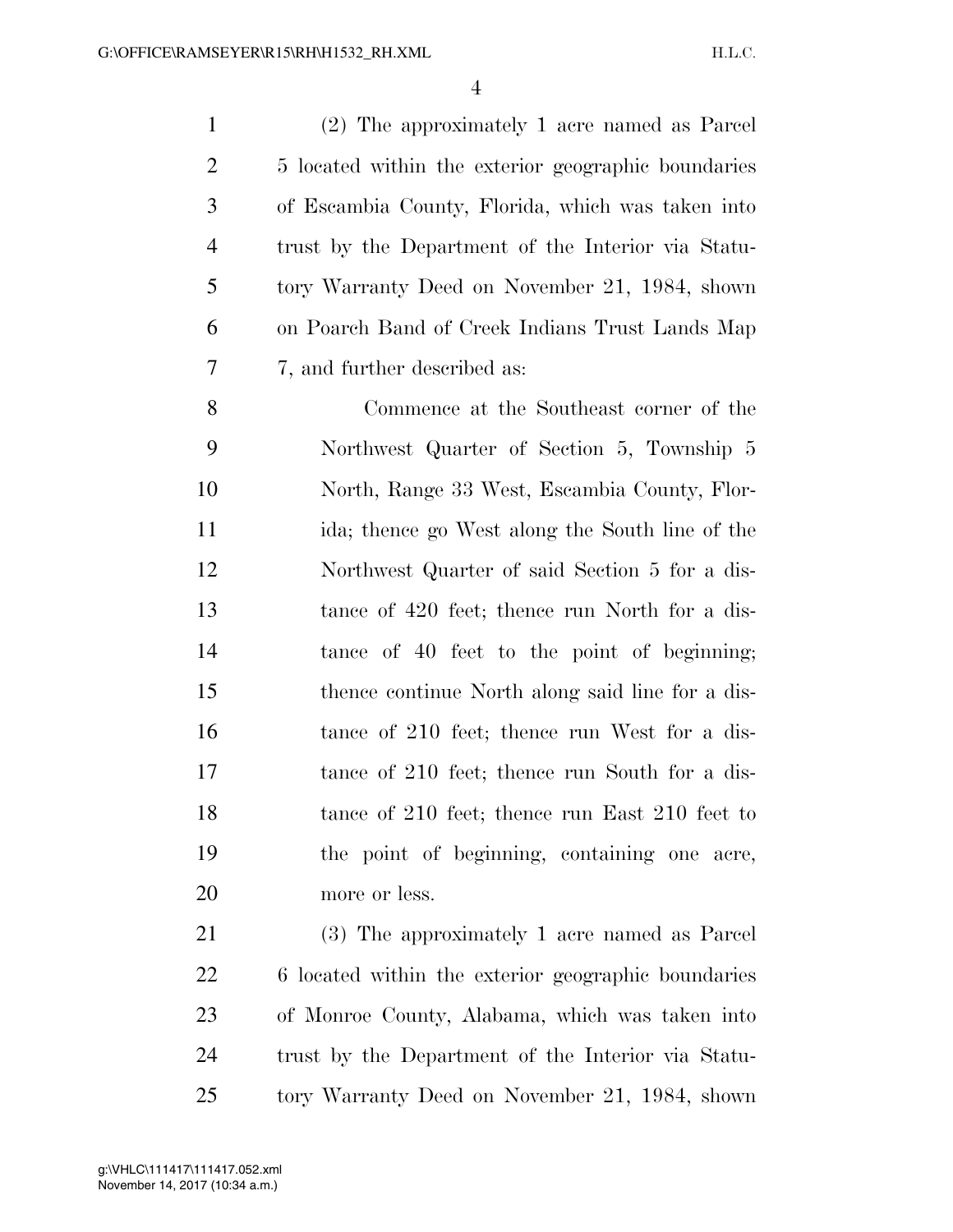on Poarch Band of Creek Indians Trust Lands Map 3, and further described as:

 One acre in a square in Southeast corner of the ten-acre strip on the North side of South Half of Southeast Quarter lying West of the highway in Section 26, Township 5 North, Range 6 East, being the same property con- veyed to the Grantor by deed dated July 23, 1984 and filed for record in the office of the Judge of Probate of Monroe County, Alabama on July 23, 1984, and by correction deed dated November 21, 1984.

 (4) The approximately 10 acres named as Par- cel 12 located within the exterior geographic bound- aries of Escambia County, Alabama, which were taken into trust by the Department of the Interior via Correction Deed on November 21, 1988, shown on Poarch Band of Creek Indians Trust Lands Map 4, and further described as:

20 Begin at a 2" iron pipe at the intersection of the South line of Section 5, Township 1 North, Range 6 East, and the East right of way line of Alabama State Highway No. 21; 24 thence run S  $89^{\circ}$  03' 00" E along said South line of Section 5 a distance of 860.93 feet;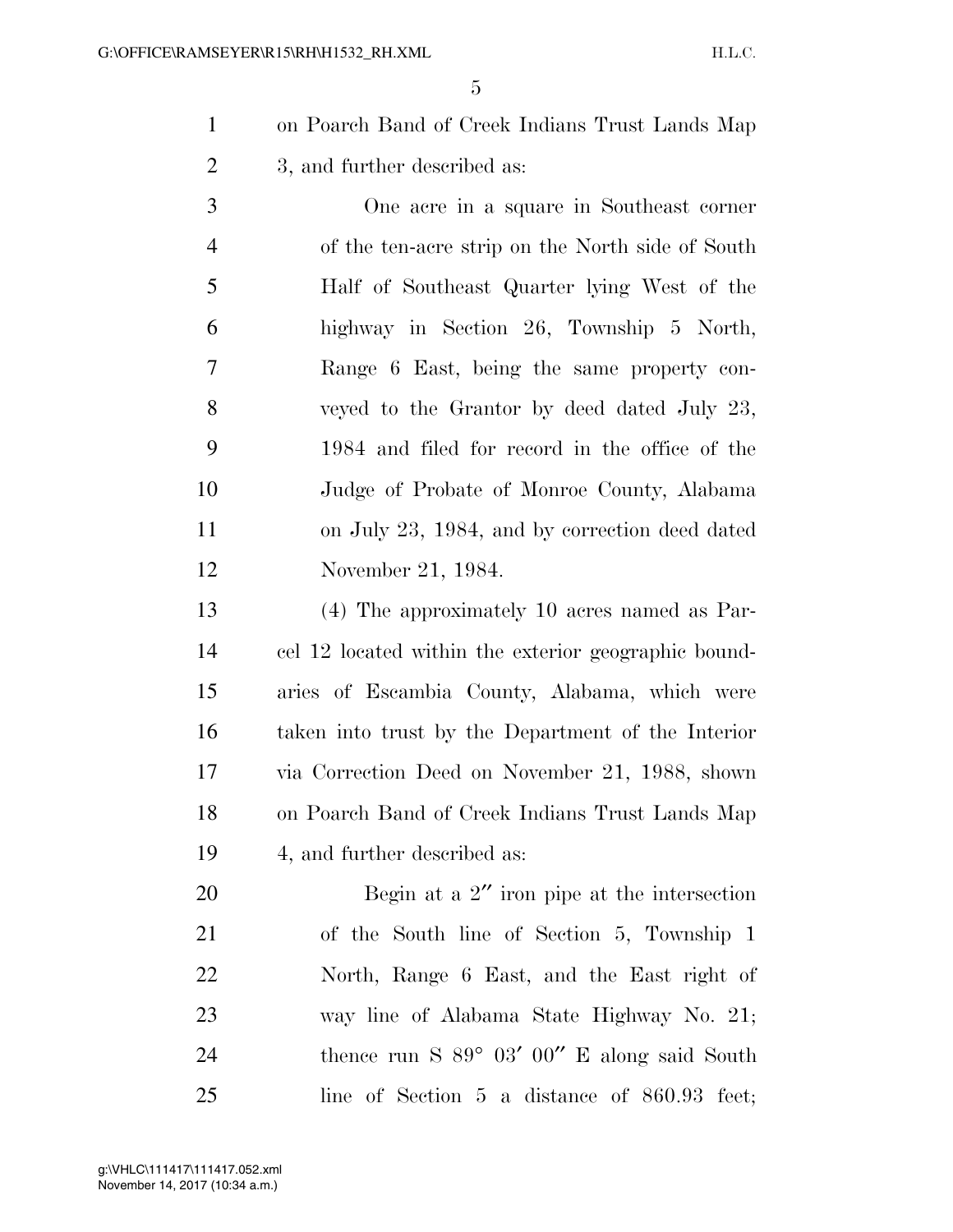1 thence run N  $00^{\circ}$  04' 57" W a distance of 2 608.47 feet; thence run N  $89^{\circ}$  56' 20" W a dis- tance of 575.73 feet to the aforementioned East right of way line of Alabama State Highway 5 No. 21; thence run S  $25^{\circ}$  32' 21" W along said East right of way line a distance of 659.22 feet to the point of beginning, said property lying and being all in Section 5, Township 1 North, Range 6 East, and containing 10.09 acres, more or less. (5) The approximately 10 acres named as Par-

 cel 10 located within the exterior geographic bound- aries of Escambia County, Alabama, which were taken into trust by the Department of the Interior via Warranty Deed on August 17, 1992, shown on Poarch Band of Creek Indians Trust Lands Map 2, and further described as:

 Commencing at the Southeast corner of the Northeast 1/4 of Southwest 1/4 - Section 28 Township 2 North Range 6 East; thence North 577.5 feet; thence North 89 degrees West 2726 feet to the point of beginning; 23 thence North 89 degrees West 100 feet; thence South 210 feet; thence North 89 degrees West 855 feet; thence South 0 degrees 21 minutes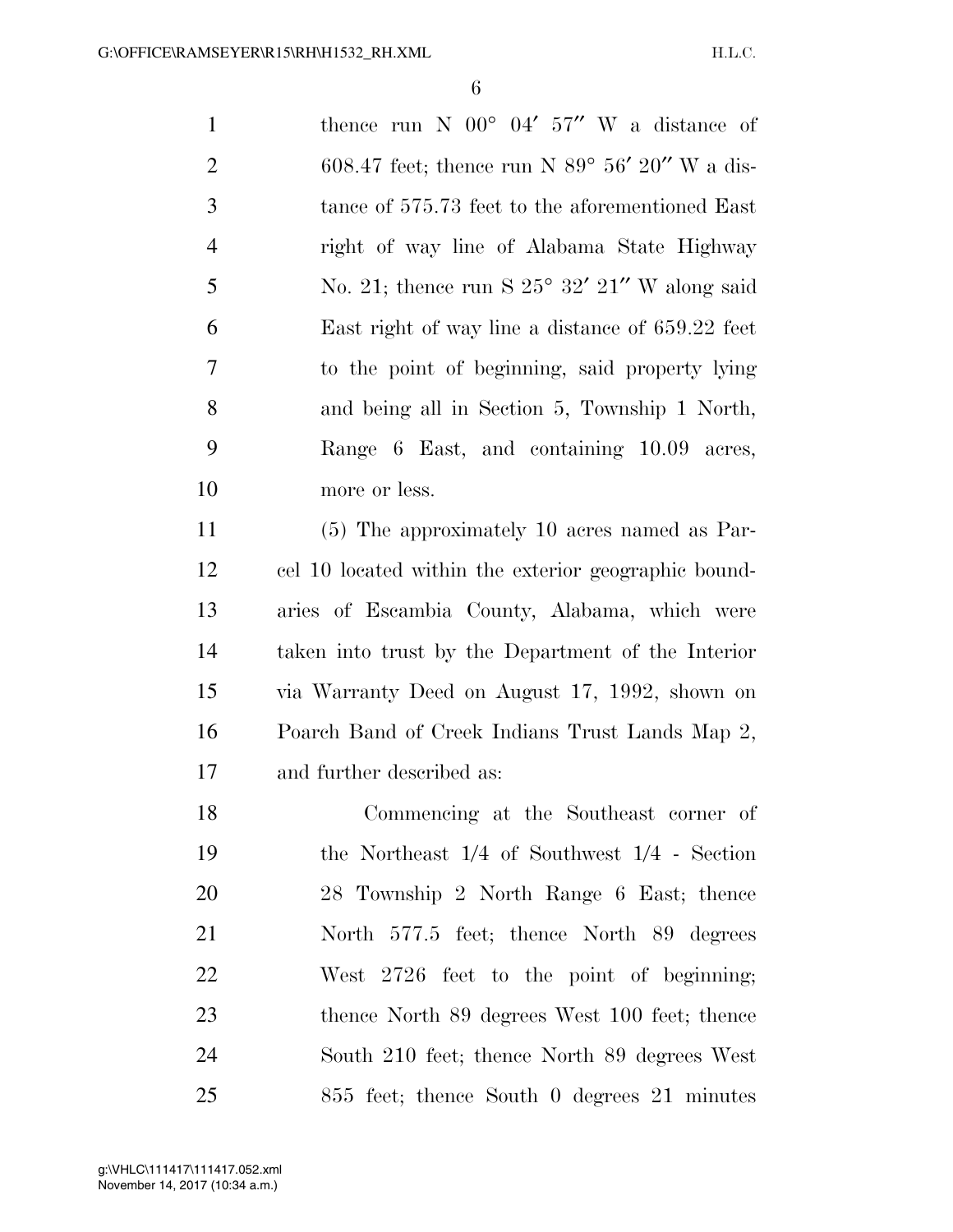| $\mathbf{1}$   | West 378.37 feet; thence South 84 degrees 40         |
|----------------|------------------------------------------------------|
| $\overline{2}$ | minutes East 966 feet; thence North 28 degrees       |
| 3              | 32 minutes East 300 feet; thence North 89 de-        |
| $\overline{4}$ | grees West 148 feet; thence North 395.34 feet        |
| 5              | to point of beginning. Containing 10.08 acres.       |
| 6              | $(6)$ The approximately 52 acres named as Par-       |
| 7              | cel 14 located within the exterior geographic bound- |
| 8              | aries of Escambia County, Alabama, which was         |
| 9              | taken into trust by the Department of the Interior   |
| 10             | via Warranty Deed on August 17, 1992, shown on       |
| 11             | Poarch Band of Creek Indians Trust Lands Map 1,      |
| 12             | and further described as:                            |
| 13             | All of the North half of Northwest Quarter           |
| 14             | of Section 34, Township 2 North, Range 5 East        |
| 15             | lying East of the Poarch-Perdido Road.               |
| 16             | (7) The approximately 31 acres named as Par-         |
| 17             | cel 15 located within the exterior geographic bound- |
| 18             | aries of Escambia County, Alabama, which were        |
| 19             | taken into trust by Warranty Deed on August 17,      |
| 20             | 1992, shown on Poarch Band of Creek Indians          |
| 21             | Trust Lands Map 1, and further described as:         |
| 22             | All of the West Half of Northwest Quarter            |
| 23             | of Section 34, Township 2 North, Range 5 East        |
| 24             | lying North of Dees Road and West of the             |
| 25             | Poarch-Perdido Road.                                 |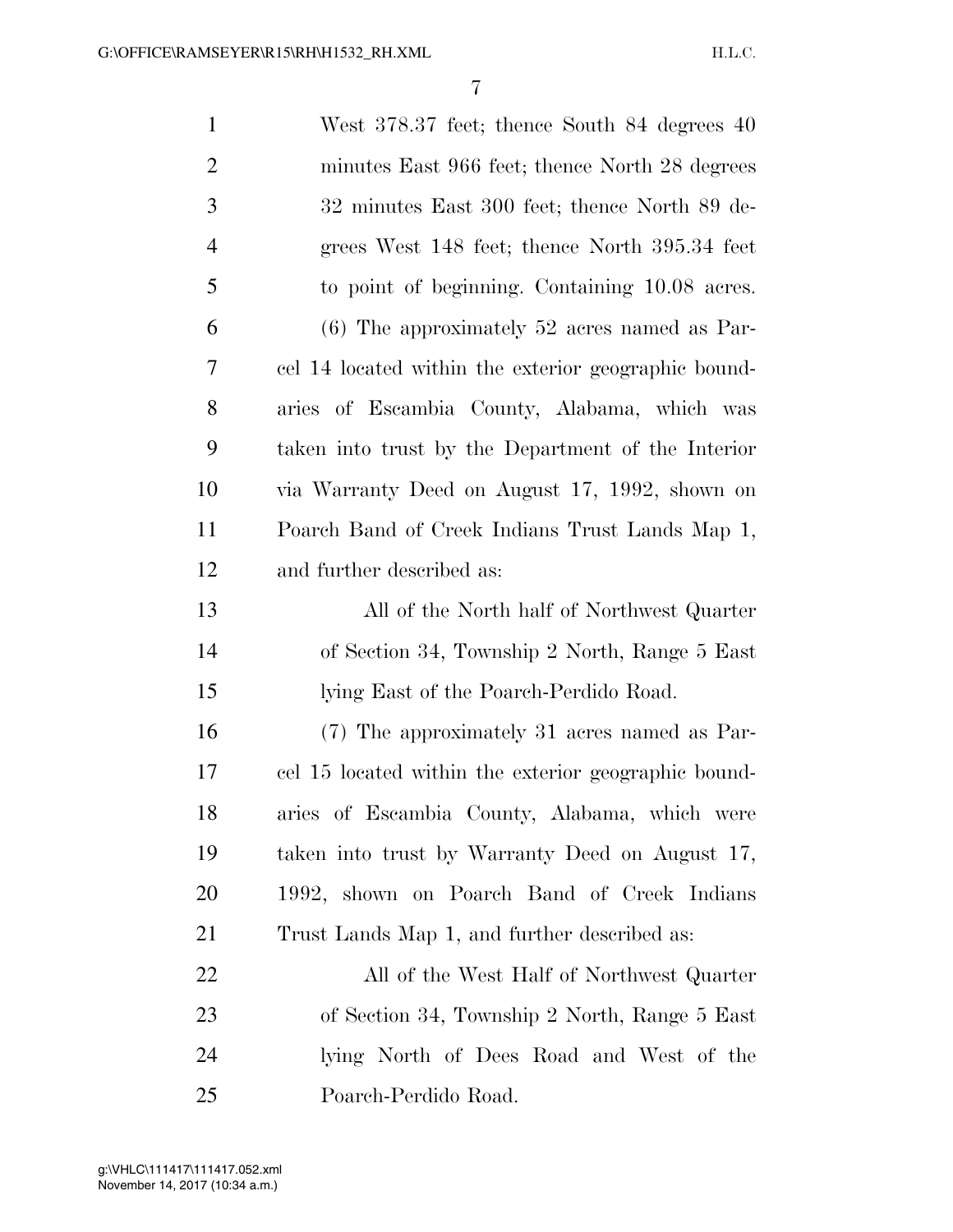(8) The approximately 8 acres named as Parcel 16 located within the exterior geographic boundaries of Escambia County, Alabama, which were taken into trust by the Department of the Interior via Warranty Deed on August 17, 1992, shown on Poarch Band of Creek Indians Trust Lands Map 1, and further described as:

 Beginning at the Southwest corner of Northwest Quarter of Southwest Quarter of Section 27, Township 2 North, Range 5 East; 11 thence run East 1145 feet to the public road; thence North 3 degrees 15 minutes East 380 feet along said road; thence run West 1167 feet; thence run South 380 feet to point of be- ginning containing ten acres, except two acres described as follows:

 Beginning at the aforesaid point of begin- ning thence run East 848 feet to the starting point; thence run North 297 feet, thence run East 298 feet, more or less, to the West right of way of Old Sullivan Mill Road; thence run Southwesterly along said right of way to the South line of Northwest Quarter of Southwest Quarter of said Section 27; thence run West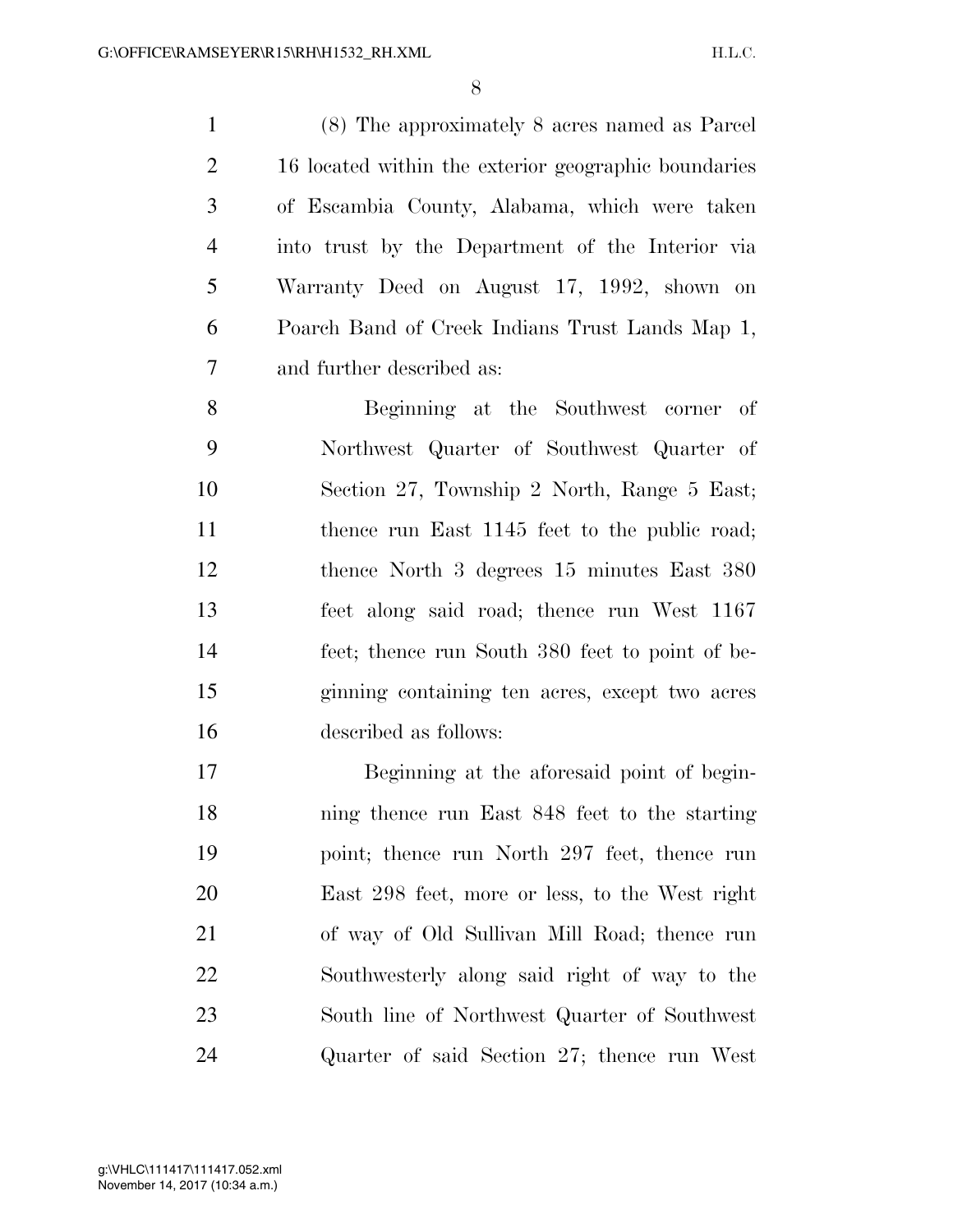|    | 297 feet to the starting point, containing eight     |
|----|------------------------------------------------------|
|    | acres, more or less.                                 |
| -3 | $(9)$ The approximately 34 acres named as Par-       |
|    | cel 22 located within the exterior geographic bound- |
|    |                                                      |

 aries of Escambia County, Alabama, which was taken into trust by the Department of the Interior via Warranty Deed on August 17, 1992, shown on Poarch Band of Creek Indians Trust Lands Map 1, and further described as:

 Commence at a one-inch metal pipe being the Southwest corner of Section 27, Township 2 North, Range 5 East Escambia County, Ala-13 bama; thence go N  $00^{\circ}$  38' 26" W along the West line of said Section 27 for a distance of 8.0 feet to a point on the Northerly right of way line of Jackson Road (40 foot right of way), said point also being the point of begin-18 ning; thence continue N 00° 38′ 26″ W along said West section line for a distance of 1321.23 feet to the Northwest corner of the Southwest Quarter of Southwest Quarter at said Section 22 27; thence go N  $89^{\circ}$  30'  $13''$  E along the North line of said Southwest Quarter of Southwest Quarter for a distance of 1146.48 feet to the Westerly right of way line of Poarch-Perdido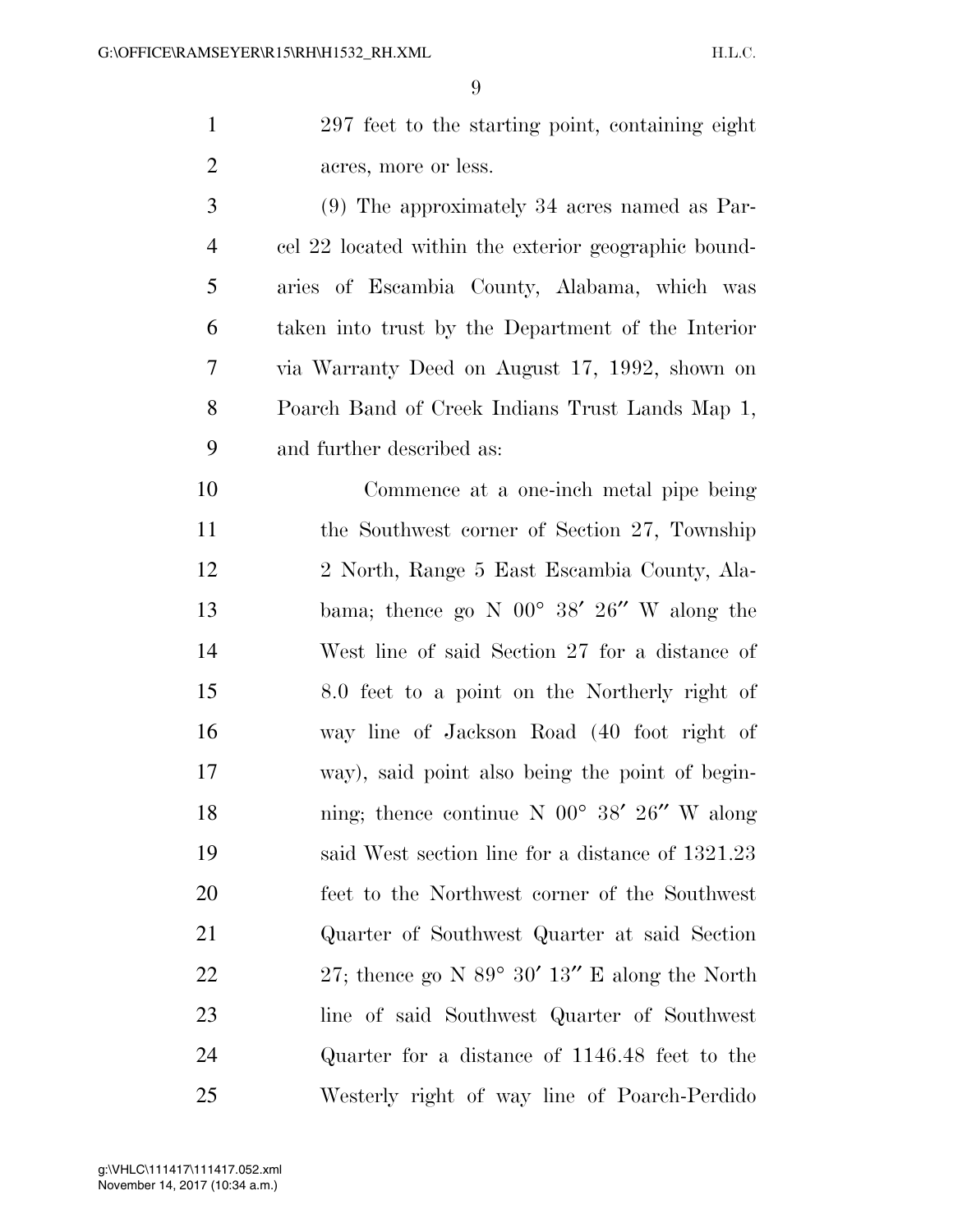1 Road (40 foot right of way); thence go S  $00^{\circ}$ 2 34′ 55″ W along said Westerly right of way line for a distance of 287.65 feet: thence go S 01° 30′ 05′′ W for a distance of 40.0 feet; thence go S 00° 00′ 31′′ W along aforesaid Westerly right of way line for a distance of 195.59 feet; thence go S 02° 34′ 30′′ W along aforesaid right of way line for a distance of 172.73 feet; thence go S 04° 24′ 35′′ W along aforesaid right of way for a distance of 630.72 feet to the intersection with the Northerly right of way of 12 said Jackson Road; thence go S 89 39' 16" W along said Northerly right of way line for a dis-14 tance of 1071.43 feet to the point of beginning, it being the intention to describe herein and convey hereby all of the Southwest Quarter of Southwest Quarter of Section 27, Township 2 North, Range 5 East, lying West of the public road. (10) The approximately 13 acres named as Par-

 cel 17 located within the exterior geographic bound- aries of Montgomery County, Alabama, which were taken into trust by the Department of the Interior via Warranty Deed on March 23, 1995, shown on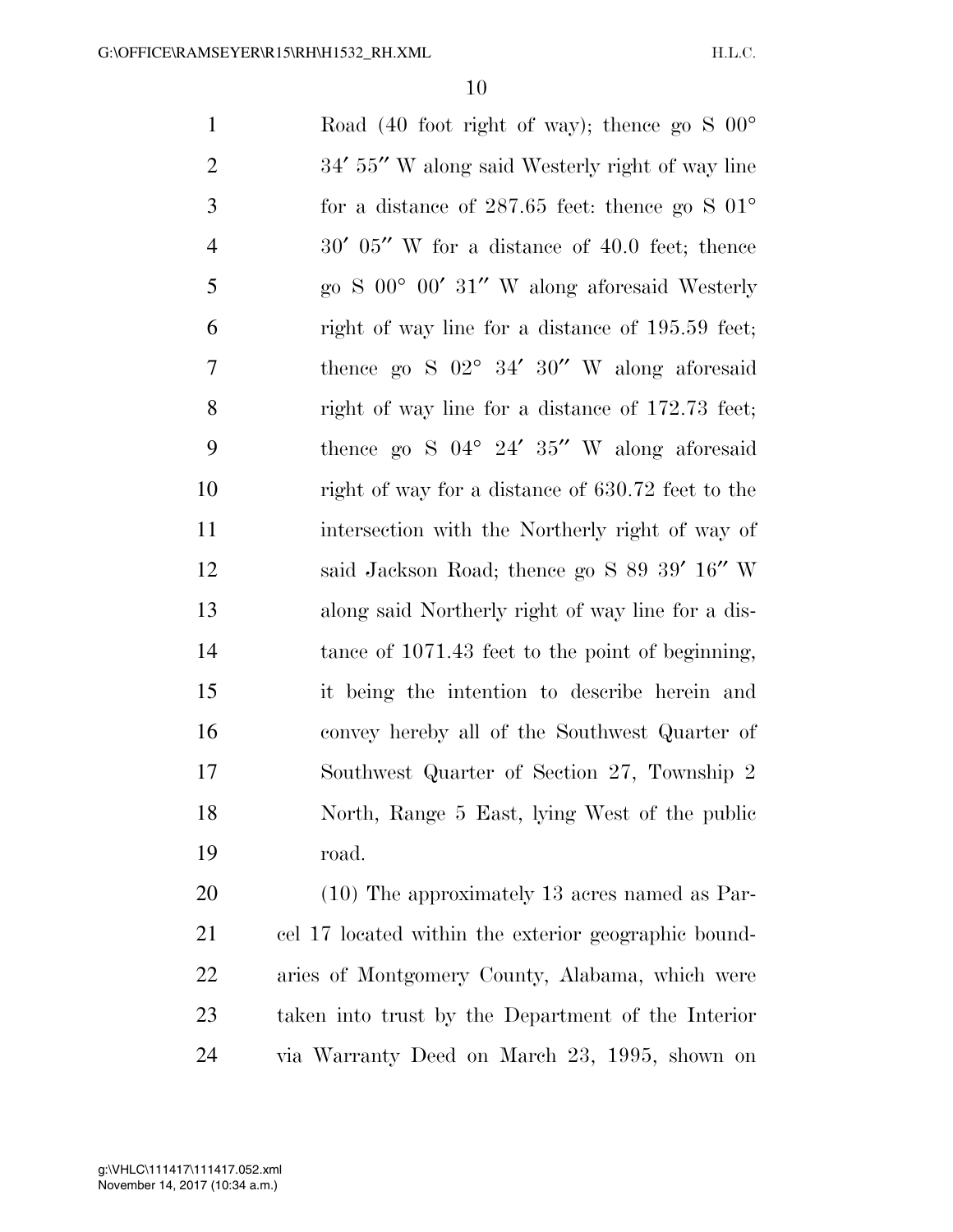Poarch Band of Creek Indians Trust Lands Map 6, and further described as:

 Commence at the SW corner of Section 27, T-17-N, R-19-E, Montgomery County, Alabama 5 and run EAST, 4340.49 feet; thence NORTH, 1806.29 feet to a point on existing fence line and being the Point of Beginning; Thence con- tinue along said fence line S89°13′03′′E, 136.34 feet; Thence continue along said fence 10 line S23°49'20" E, 62.92 feet; Thence continue 11 along said fence line N69°23′34″E, 219.92 feet to an existing iron pin; Thence continue along said fence line N17°23′26′′W, 968.84 feet to an existing iron pin; Thence leaving said fence line N18°23′28′′W, 503.62 feet to a point on the southeast edge of the Tallapoosa River; Thence along said edge S43°24′16′′W, 618.01 feet; 18 Thence leaving said edge S39°49'22"E, 150.00 feet to a point on an existing fence line; Thence along said fence line S26°17′56′′E, 374.05 feet; Thence continue along said fence line S39°39′24′′E, 198.60 feet; Thence continue 23 along said fence line S17°38'01"E, 386.15 feet to the Point of Beginning. All lying in the E 1/ 2 Section 27, T-17-N, R 19 E, Montgomery